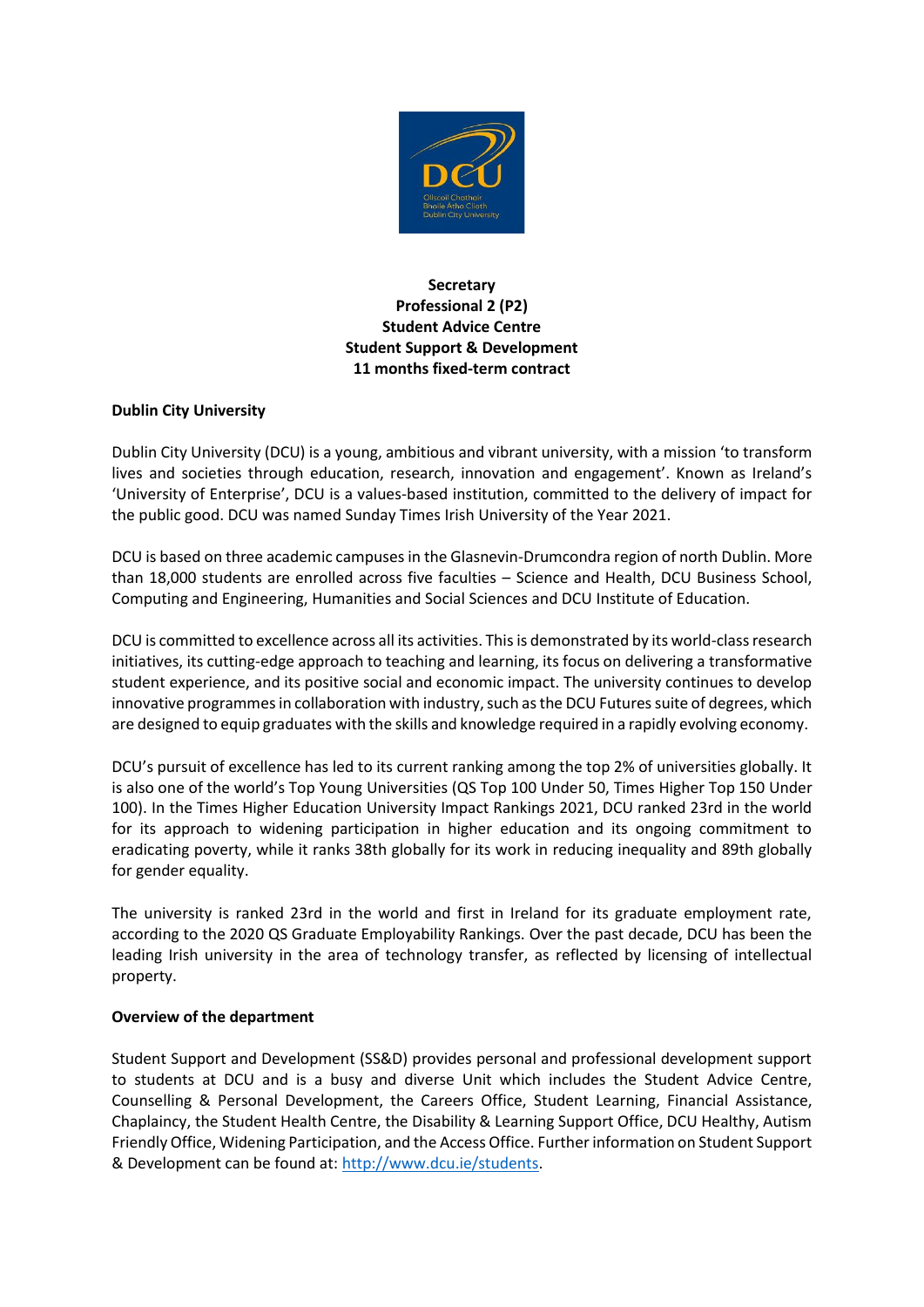### **Role Profile**

We are seeking to fill a role in the Student Advice Centre. This role is ideally suited to a candidate who thrives in a busy front office environment and has strong administrative and communication skills. The successful candidate will primarily be based in one location, but they will be required to move across any of the DCU campuses. The post holder will be responsible for frontline customer service, dealing with students and staff via email, telephone, live online chat, and walk-ins. They will work with the team in the Student Advice Centre and provide administrative assistance to senior members of staff in the Student Advice Centre, the Deputy Director and Director of Student Support & Development and designated SS&D units.

## **Duties and Responsibilities**

Please refer to the job description for a list of duties and responsibilities associated with this role.

## **Qualifications and Experience**

Candidates must hold a Leaving Certificate, a recognised administrative/secretarial qualification (FETAQ level 5) or equivalent and have at least three years' relevant experience in an office environment. Alternatively, candidates must hold five years' relevant experience in an office environment and a recognised administrative/secretarial qualification (FETAC level 5) or equivalent (without a Leaving Certificate).

## **In addition, the successful individual will:**

- Have experience working in an active and busy, front office environment dealing with the public.
- Have at least 2 years' experience working in education or in a similar sector.
- Ability to work well with young people and be empathetic to the pressures experienced by students in a third level environment.
- Have experience dealing with complex queries and people presenting in distress.
- Be flexible and used to working as part of a team and, when required, independently.
- Can prioritise workload and experience providing administrative assistance to multiple roles or areas.
- Have excellent communication and interpersonal skills.
- Have strong IT skills, a proven ability to work with new systems and good attention to detail.
- Have experience with assisting with events, marketing, and social media.
- Have good judgement and the ability to react to situations as required.

### **Essential Training**

The postholder will be required to undertake the following mandatory compliance training: Orientation, Health & Safety and Data Protection (GDPR). Other training may need to be undertaken when required including Children First, Cybersecurity and EDI.

### **Salary Scale:**

Professional 2 (P2): €28,953.00- €35,666.00 refer to [DCU Payscales](https://www.dcu.ie/finance/payroll-pay-scales) for the applicable payscale.

Appointment will be commensurate with qualifications and experience and in line with current Government pay policy.

# **Closing date: Friday 17th June 2022**

**For more information on DCU and benefits, please visit** [Why work at DCU?](https://www.dcu.ie/hr/why-work-dcu)